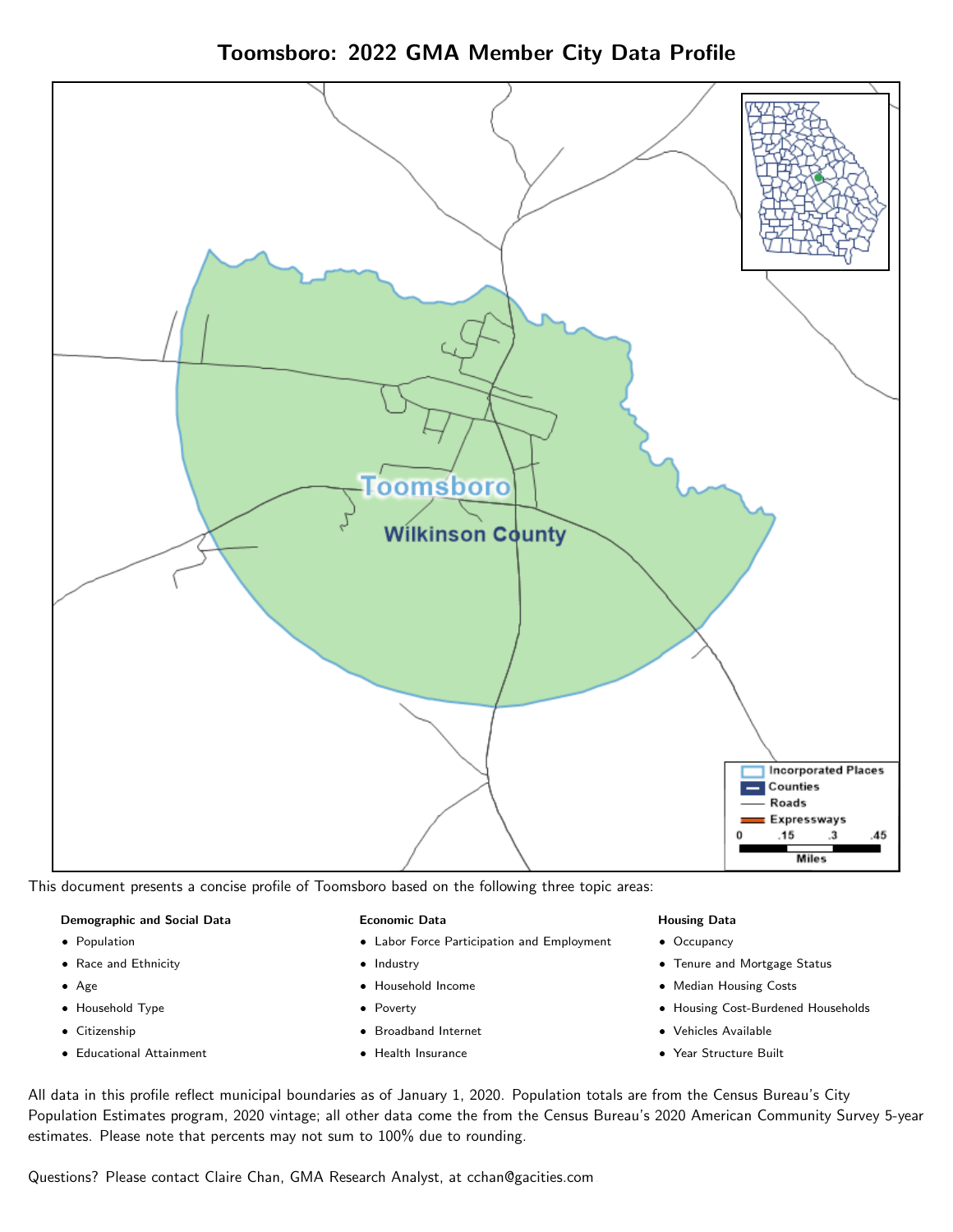# Toomsboro: Demographic and Social





# **Citizenship**



Source: American Community Survey, 2020 5-year estimates, table B05002 Source: American Community Survey, 2020 5-year estimates, table B15002

# Race and Ethnicity



Source: U.S. Census Bureau, City Population Estimates, 2020 vintage Source: American Community Survey, 2020 5-year estimates, table B03002

# Household Type



Source: American Community Survey, 2020 5-year estimates, table B01001 Source: American Community Survey, 2020 5-year estimates, table B11001

# Educational Attainment



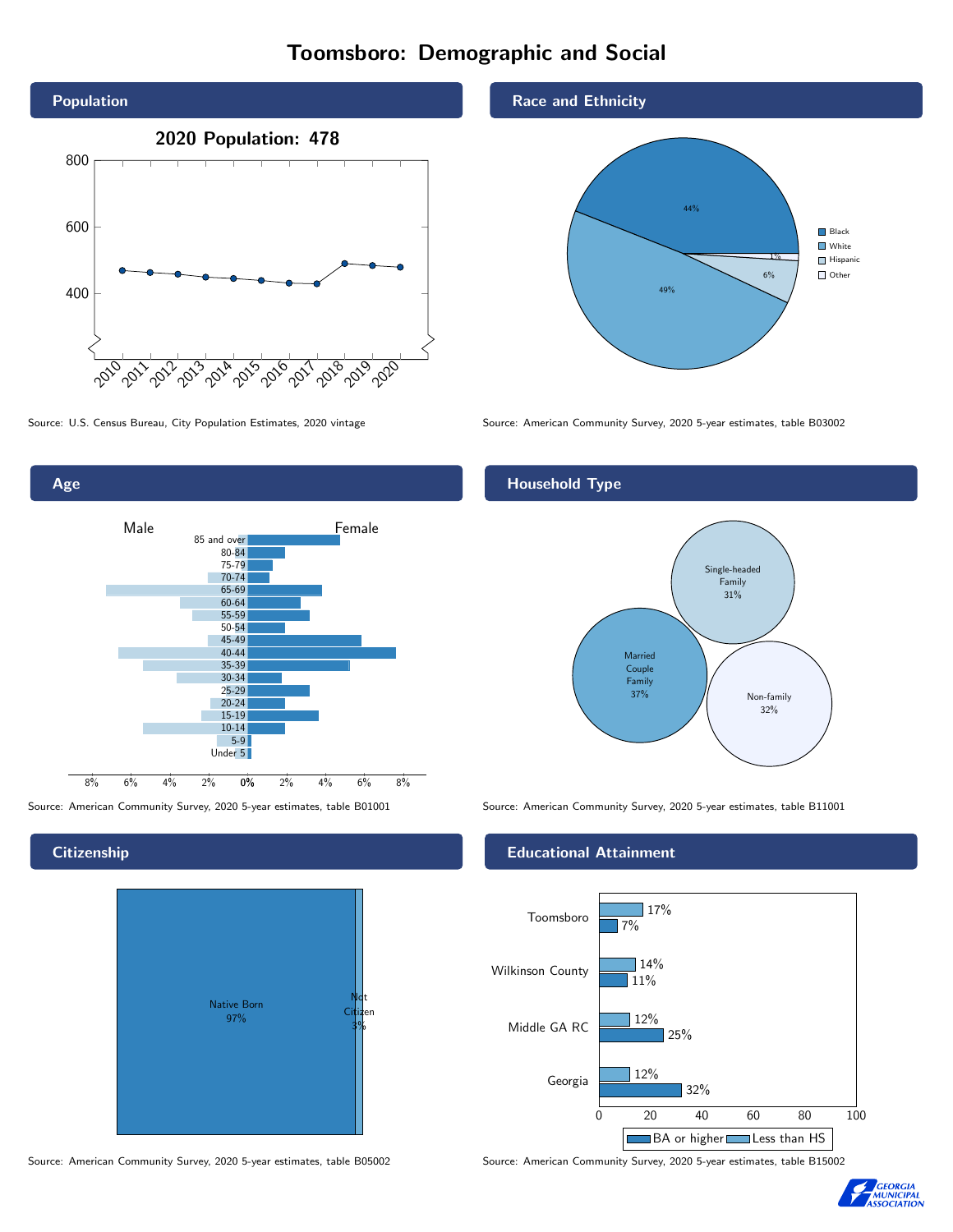# Toomsboro: Economic



Source: American Community Survey, 2020 5-year estimates, table B23001 Note: Unemployment rate is based upon the civilian labor force.

# Industry

| Agriculture, forestry, fishing and hunting, and mining      | 8%    |
|-------------------------------------------------------------|-------|
| Construction                                                | 7%    |
| Manufacturing                                               | 12%   |
| <b>Wholesale Trade</b>                                      | $0\%$ |
| Retail Trade                                                | $1\%$ |
| Transportation and warehousing, and utilities               | 22%   |
| Information                                                 | $0\%$ |
| Finance and insurance, real estate, rental, leasing         | $0\%$ |
| Professional, scientific, mgt, administrative, waste mgt    | $2\%$ |
| Educational services, and health care and social assistance | 41%   |
| Arts, entertainment, recreation, accommodation, food        | 3%    |
| service                                                     |       |
| Other services, except public administration                | $1\%$ |
| Public administration                                       | 2%    |

Source: American Community Survey, 2020 5-year estimates, table C24030



Source: American Community Survey, 2020 5-year estimates, tables B19013 and B19025 Source: American Community Survey, 2020 5-year estimates, table B17010



Poverty



# Health Insurance



Source: American Community Survey, 2020 5-year estimates, table B28002 Source: American Community Survey, 2020 5-year estimates, table B18135